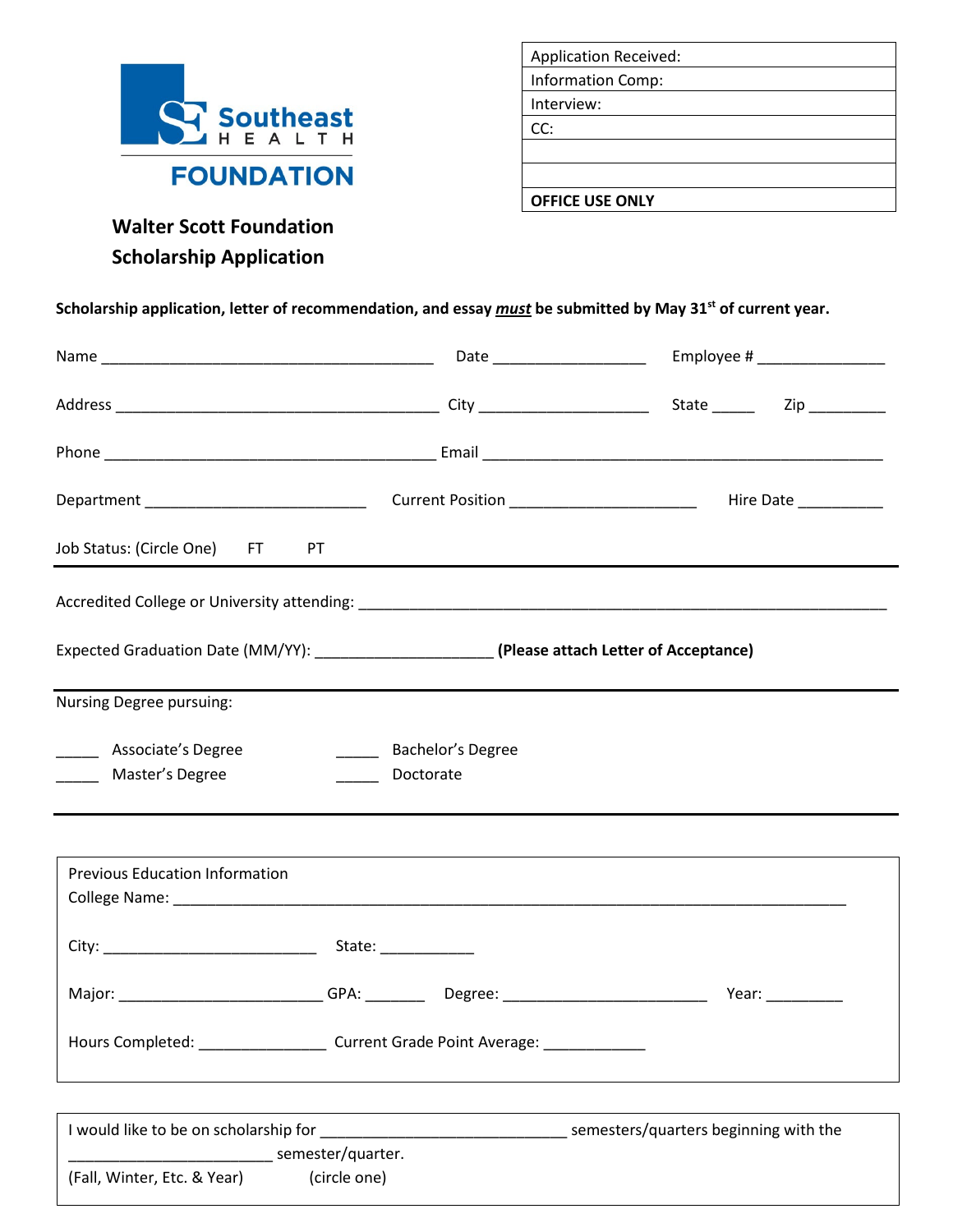## WORK EXPERIENCE

| Employer:            |     | Address:                 |
|----------------------|-----|--------------------------|
| Job Title:           |     | Supervisor's Name/Title: |
| Dates of Employment: |     | Duties:                  |
| From:                | To: |                          |
| Employer:            |     | Address:                 |
| Job Title:           |     | Supervisor's Name/Title: |
| Dates of Employment: |     | Duties:                  |
| From:                | To: |                          |
| Employer:            |     | Address:                 |
| Job Title:           |     | Supervisor's Name/Title: |
| Dates of Employment: |     | Duties:                  |
| From:                | To: |                          |

I believe I am deserving of a Walter Scott Foundation Scholarship because: (350 words or less – you may attach additional page if needed.)

\_\_\_\_\_\_\_\_\_\_\_\_\_\_\_\_\_\_\_\_\_\_\_\_\_\_\_\_\_\_\_\_\_\_\_\_\_\_\_\_\_\_\_\_\_\_\_\_\_\_\_\_\_\_\_\_\_\_\_\_\_\_\_\_\_\_\_\_\_\_\_\_\_\_\_\_\_\_\_\_\_\_\_\_\_\_\_\_\_\_\_\_\_\_\_

\_\_\_\_\_\_\_\_\_\_\_\_\_\_\_\_\_\_\_\_\_\_\_\_\_\_\_\_\_\_\_\_\_\_\_\_\_\_\_\_\_\_\_\_\_\_\_\_\_\_\_\_\_\_\_\_\_\_\_\_\_\_\_\_\_\_\_\_\_\_\_\_\_\_\_\_\_\_\_\_\_\_\_\_\_\_\_\_\_\_\_\_\_\_\_

\_\_\_\_\_\_\_\_\_\_\_\_\_\_\_\_\_\_\_\_\_\_\_\_\_\_\_\_\_\_\_\_\_\_\_\_\_\_\_\_\_\_\_\_\_\_\_\_\_\_\_\_\_\_\_\_\_\_\_\_\_\_\_\_\_\_\_\_\_\_\_\_\_\_\_\_\_\_\_\_\_\_\_\_\_\_\_\_\_\_\_\_\_\_\_

\_\_\_\_\_\_\_\_\_\_\_\_\_\_\_\_\_\_\_\_\_\_\_\_\_\_\_\_\_\_\_\_\_\_\_\_\_\_\_\_\_\_\_\_\_\_\_\_\_\_\_\_\_\_\_\_\_\_\_\_\_\_\_\_\_\_\_\_\_\_\_\_\_\_\_\_\_\_\_\_\_\_\_\_\_\_\_\_\_\_\_\_\_\_\_

\_\_\_\_\_\_\_\_\_\_\_\_\_\_\_\_\_\_\_\_\_\_\_\_\_\_\_\_\_\_\_\_\_\_\_\_\_\_\_\_\_\_\_\_\_\_\_\_\_\_\_\_\_\_\_\_\_\_\_\_\_\_\_\_\_\_\_\_\_\_\_\_\_\_\_\_\_\_\_\_\_\_\_\_\_\_\_\_\_\_\_\_\_\_